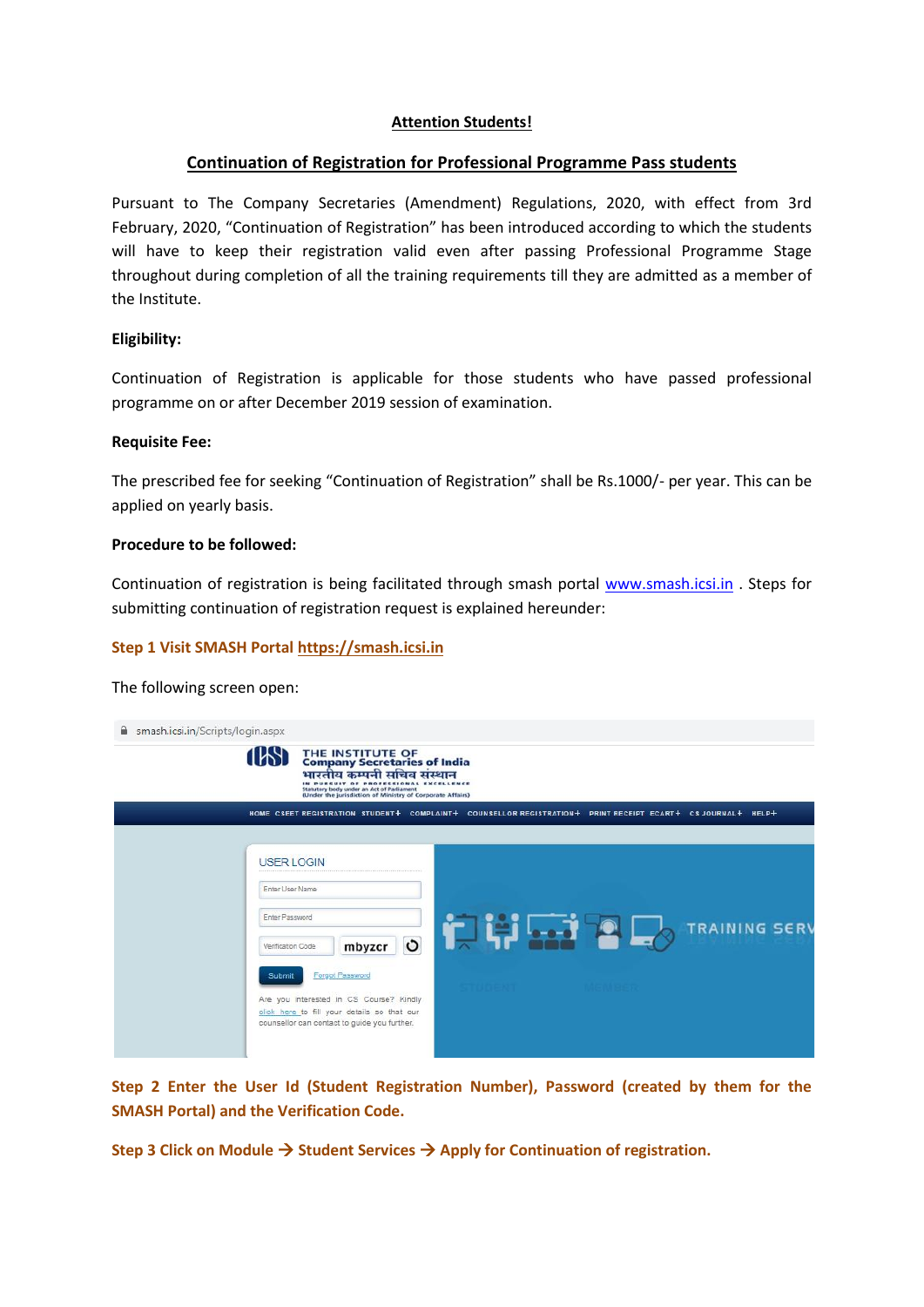| $\rightarrow$ C<br><b>1159</b><br>HOME HELP+  | (i) Not secure   smash.icsi.in/Scripts/Student/Welcome.aspx<br>THE INSTITUTE OF<br>Company Secretaries of India<br>भारतीय कम्पनी सचिव संस्थान<br>IN PURSUIT OF PROFESSI<br>Statutory body under an Act of Parliament<br>(Under the jurisdiction of Ministry of Corporate Affairs)<br>$MODULE-$<br><b>PROFILE+</b><br>LOGOUT |                  |                                                  |         |
|-----------------------------------------------|-----------------------------------------------------------------------------------------------------------------------------------------------------------------------------------------------------------------------------------------------------------------------------------------------------------------------------|------------------|--------------------------------------------------|---------|
|                                               | <b>STUDENT SERVICES</b>                                                                                                                                                                                                                                                                                                     | -                | <b>APPLICATION STATUS</b>                        |         |
| Welcome                                       | <b>ENROLLMENT</b>                                                                                                                                                                                                                                                                                                           | ÷                | APPLY FOR DENOVO                                 |         |
| Name:                                         | STUDENT REGISTRATION                                                                                                                                                                                                                                                                                                        |                  | APPLY FOR CONTINUATION OF<br><b>REGISTRATION</b> |         |
|                                               | Programme<br><b>EXAM</b><br>Qualification                                                                                                                                                                                                                                                                                   | ٠                |                                                  |         |
|                                               | <b>COMPLAINT MANAGEMENT</b><br>Registration                                                                                                                                                                                                                                                                                 | ÷                | DOWNLOAD REGISTRATION<br>LETTER                  |         |
| Valid Unto                                    | <b>STUDY DISPATCH</b>                                                                                                                                                                                                                                                                                                       | $+$              | <b>DENOVO/EXTENSION</b><br><b>REQUESTS</b>       |         |
|                                               | Email Address.                                                                                                                                                                                                                                                                                                              |                  |                                                  | ail.com |
| Mobile Number:                                |                                                                                                                                                                                                                                                                                                                             | DOWNLOAD ID CARD |                                                  |         |
|                                               | Phone Number                                                                                                                                                                                                                                                                                                                |                  |                                                  |         |
| Date Of Birth.<br>Father/Spouse's Name:       |                                                                                                                                                                                                                                                                                                                             |                  | 23/06/1994                                       |         |
|                                               |                                                                                                                                                                                                                                                                                                                             |                  | <b>JOGINDER GANDHI</b>                           |         |
| Category:                                     |                                                                                                                                                                                                                                                                                                                             | General          |                                                  |         |
| Age(in year):<br>Gender:<br>Optional Subject: |                                                                                                                                                                                                                                                                                                                             | 25               |                                                  |         |
|                                               |                                                                                                                                                                                                                                                                                                                             | Male             |                                                  |         |
|                                               |                                                                                                                                                                                                                                                                                                                             |                  | INTERNATIONAL BUSINESS-LAWS AND PRACTICES        |         |
| Syllabus:                                     |                                                                                                                                                                                                                                                                                                                             |                  | 2012                                             |         |

# **Step 4 Select service name as "Continuation of registration" & then "Proceed to Payment"**

| Welcome to The Institute of Corr X<br>$+$<br>œ |                                                                                                                                                                                                                                                                                     |    | $- 23$                |  |
|------------------------------------------------|-------------------------------------------------------------------------------------------------------------------------------------------------------------------------------------------------------------------------------------------------------------------------------------|----|-----------------------|--|
| $\times$                                       | 1 Not secure   smash.icsi.in/Scripts/Student/Training/ContinueRegistration.aspx                                                                                                                                                                                                     | Ŷ. | $\boldsymbol{\Theta}$ |  |
| <b>1081</b>                                    | THE INSTITUTE OF<br>Company Secretaries of India<br>Welcome: 240222181/02/2014 (1) Home (6) Logout<br>भारतीय कम्पनी सचिव संस्थान<br>IN PURSUIT OF PROFESSIONAL EXCELLENCE<br>Statutory body under an Act of Parliament<br>(Under the jurisdiction of Ministry of Corporate Affairs) |    |                       |  |
| HOME HELP+ MODULE+ PROFILE+ LOGOUT             |                                                                                                                                                                                                                                                                                     |    |                       |  |
| <b>Examination</b>                             | Apply For Continuation of Registration for the Professional Students passed on or after December 2019 Session of                                                                                                                                                                    |    |                       |  |
| Service Name *                                 | *Mandatory Fields<br>Continuation of Registration<br>۰                                                                                                                                                                                                                              |    |                       |  |
| Registration Number                            | 240222181/02/2014                                                                                                                                                                                                                                                                   |    |                       |  |
| Current Course                                 | Professional                                                                                                                                                                                                                                                                        |    |                       |  |
| Registration Date                              | 05/11/2015                                                                                                                                                                                                                                                                          |    |                       |  |
| Expiry Date                                    | 31/01/2020                                                                                                                                                                                                                                                                          |    |                       |  |
| New Expiry Date                                | 31/01/2021                                                                                                                                                                                                                                                                          |    |                       |  |
| Category                                       | General                                                                                                                                                                                                                                                                             |    |                       |  |
| Amount Applicable                              | 1000.00                                                                                                                                                                                                                                                                             |    |                       |  |
|                                                | <b>Proceed to Payment</b>                                                                                                                                                                                                                                                           |    |                       |  |
|                                                | JOURNALS & BULLETINS   REGULATORY UPDATES   ICSI-CCGRT   HELP DESK   TV & RADIO SPOTS ON CS   TERMS & CONDITIONS   PRIVACY POLICY   CONTACT US                                                                                                                                      |    |                       |  |
|                                                | Best viewed on screen resolution 1024x768 pixels                                                                                                                                                                                                                                    |    |                       |  |
|                                                | Website best viewed in IE9, Mozila 38.0 and above, Chrome 39.0, Safari 5.0.1<br>Powered by: [HN]<br>Copyright @ 2017. All Rights Reserved. The Institute of Company Secretaries of India                                                                                            |    |                       |  |

**Step 5 Select the Payment Gateway Service Provider (Billdesk, Axis Bank, etc.) and click on the button "Next".**